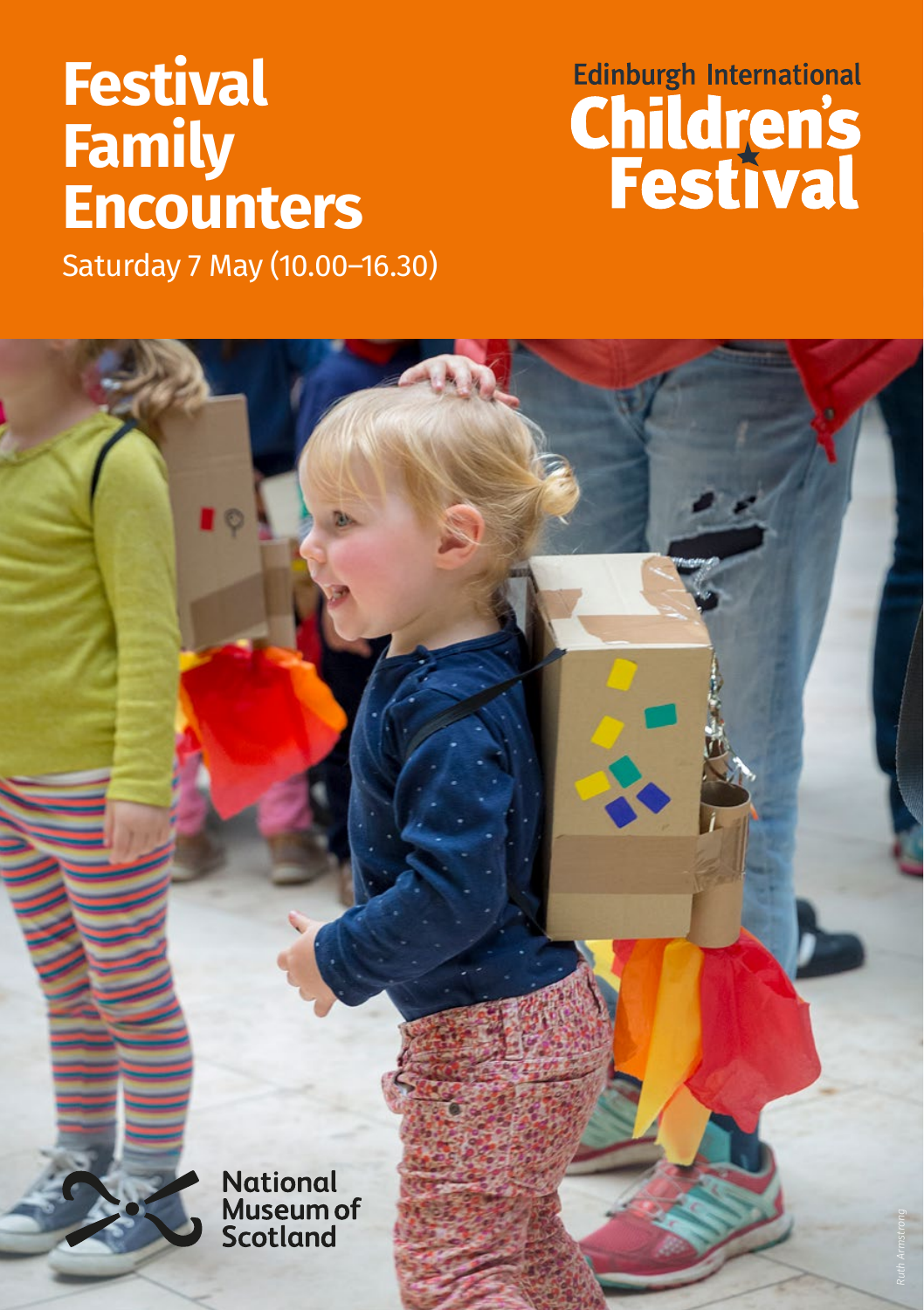### **Foul Fish**

Bridie Gane and dancers

Foul Fish is a short dance work exploring the future of our oceans through a new hybrid creature, an elegant mess made up of part human, part fish and part rubbish dump.

#### **Grand Gallery:** *10:15; 11:45; 14:00; 15:30* Performance (5 min)



#### **Strawboys** Rob Heaslip

Experience a vibrant and energetic pop-up performance in unexpected places where luminous straw dancers whirl to Balkan inspired beats.

**Grand Gallery:** *11:00; 12:30; 14:45; 16:30*



**Brain Matter** Ruby Hirsch *In partnership with Merchant City Festival Supported by Snap-Elastic*

Is your brain working too hard? Does it refuse to leave the office on time? Obsessed with paperwork? Time to get out of our own heads... open our eyes, ears, and noses to the world around us and have some fun!

**Discoveries/Grand Gallery:** *11:15; 12:45; 14:15; 15:45* Walkabout & Performance (20 min)



**Arts Activity Tables – Paper Pinwheels** Ursula Cheng and Greer Pester

Join Ursula and Greer to make your own Jazzy Paper Pinwheel. Touching on themes of colour, pattern, movement and light. All levels of abilities are invited. Experimenting with combinations of different materials together and the magical motion of a pinwheel!

**Grand Gallery:** *All day* Drop-in activity

#### **Are Ye Dancin' Tenterhooks**

A theatrical bubble of silliness and fun inspired by silent movies, variety shows, and Scotland's iconic dance halls. A woman tries to wait (without incident) for her taxi to arrive. She fails! Originally developed with support from the Tron Theatre.

**Grand Gallery:** *10:30; 12:00; 13:15; 15:15* Performance (15 min)



**How Do You Take A Photo of a Dinosaur?** Emily Nicholl and Ellen Renton *In partnership with National Museums Scotland*

How do you take a photo of a dinosaur that doesn't want to be seen? Join Emily and Ellen on a journey full of sensory surprises as they set off on a quest to find out!

#### *This show has been designed specifically for blind and visually impaired children.*

**Seminar Room (Level 4):** *10:15; 10:45; 11:15; 12:15; 12:45; 13:15; 14:45; 15:15; 15:45; 16:15*



**Happiness Collectors** The Audio Story Company

Happiness supplies are running low and the Happiness Collectors need YOUR help! Pop on your headphones and join us on a journey of sounds and silliness to learn the best ways to collect happiness - and share it, too!

**Hawthornden Court:** *10:30; 12:15; 14:00; 15:30* Interactive performance (20 min)

#### **Experts Radio lab**

Alice Mary Cooper and Company *In partnership with Platform*

Are you an expert at something? Want to share your advice? Come to Experts Radio Lab and join our live radio show. Whether it's how to make a mud pie or tips on playing Hide and Seek- all expertise welcome!

#### **Hawthornden Court:** *All day* Drop-in activity (5 min)

#### **Peekaboo Poncho**

Alison Brown *Supported by Catherine Wheels Theatre Company*

Peekaboo Poncho is a fun, immersive, dance and movement piece for babies and toddlers. Inspired by the game of peekaboo, hide and seek and various beloved childhood toys, Peekaboo Poncho has been designed and made by Costume Designer Alison Brown.

**Hawthornden Court:** *10:15; 11:15; 12:00; 13:15; 13:45; 14:45; 15:15* Performance (10 min)

#### **Signwave**

Soundplay Projects

Interactive sound sculpture: shaping light, vibration and sound in surprising new ways

**Earth in Space:** *All day* Drop-in activity (5–10 min)

Family Encounters is supported by:









RS MacDonald Charitable Trust Walter Scott & Partners Giving Group

#### **Away...from Home!** Tortoise in a Nutshell

Away…From Home! is a raucous 10-minute interactive installation building a holiday experience that peaks in perfection, before descending into chaos. A multi-sensory experience for 1 household at a time which makes expert use of magic, object manipulation and innovative sound design.

**Early People (Level -1):** *10:30; 11:00; 11:30; 12:00; 13:45; 14:15; 14:45; 15:15; 15:45* Interactive performance (booking required) (10 min)

#### **Où ste? (Where are you?)** Theatre Sans Accents

*Part of the New Stories strand supported by the Year of Stories*

Help Harry Hedgehog find his friends! Newly arrived in Scotland and scattered around the museum, they need YOUR help to make themselves at home in this foreign habitat. Embark on an interactive journey to cross cultures and bring everyone together!

**Grand Gallery/Animal World/Fashion & Style/**

**Balcony level 3 and 5:** *10:15-11:00; 11:30-12:15; 13:30- 14:15; 14:30-15:15; 15:30-16:15* (5 min interaction)

**Grand Gallery:** *12:15; 16:15* (10 min performance)



#### **Finding Home**

Sanjay Lago and Diljeet Kaur Bhachu *Part of the New Stories strand supported by the Year of Stories*

A journey through Indian dance music and text to find home. What is home when it's been lost or taken away? Looking at the idea of displacement through the eyes of a character of Indian heritage.

**Patterns of Life:** *10:15; 11:15; 12:15; 14:15; 15:15; 16:15* Performance (5–10 min)